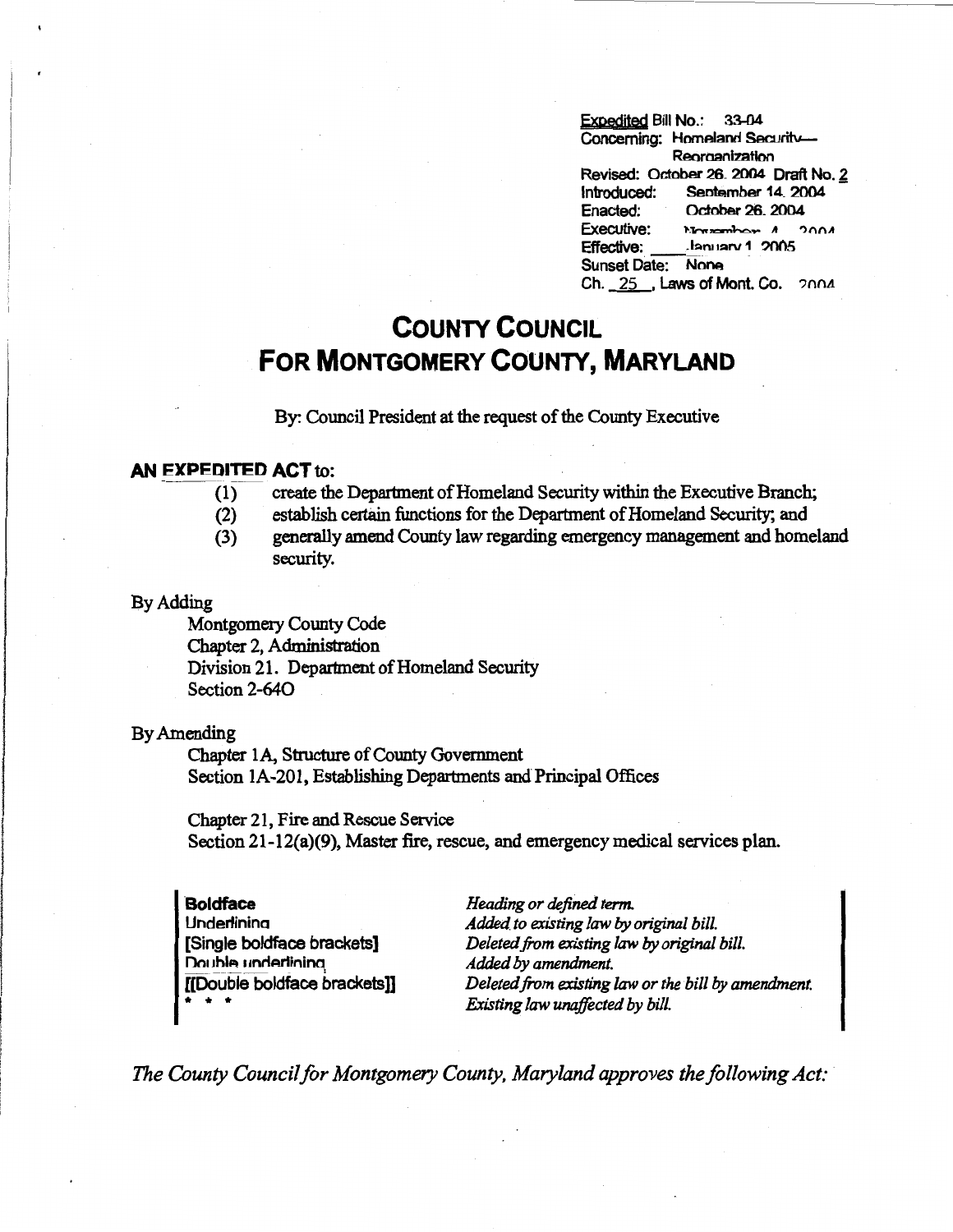$\left(\right)$ 

| 1  |                                                                                     | Sec. 1. Section 2-640 is added and Sections 1A-201 and 21-12 are amended as follows: |  |  |  |
|----|-------------------------------------------------------------------------------------|--------------------------------------------------------------------------------------|--|--|--|
| 2  | 1A-201. Establishing departments and principal offices.                             |                                                                                      |  |  |  |
| 3  | (a)                                                                                 | Executive Branch.                                                                    |  |  |  |
| 4  |                                                                                     | These are the departments and principal offices of the Executive Branch.<br>(1)      |  |  |  |
| 5  |                                                                                     |                                                                                      |  |  |  |
| 6  |                                                                                     | Health and Human Services [Section 2-42A]                                            |  |  |  |
| 7  |                                                                                     | Homeland Security [Section 2-640]                                                    |  |  |  |
| 8  |                                                                                     | Housing and Community Affairs [Section 2-27 et seq.]                                 |  |  |  |
| 9  |                                                                                     |                                                                                      |  |  |  |
| 10 | Division 21. Department of Homeland Security                                        |                                                                                      |  |  |  |
| 11 | 2-640. [Denartment of Homeland Security.]] Functions and organization.              |                                                                                      |  |  |  |
| 12 |                                                                                     |                                                                                      |  |  |  |
| 13 | II(a) Generally II The Department of Homeland Security is responsible for planning. |                                                                                      |  |  |  |
| 14 | managing, and integrating the County's emergency management and homeland security   |                                                                                      |  |  |  |
| 15 | programs. The Department has the following functions:                               |                                                                                      |  |  |  |
| 16 | (a)                                                                                 | Undertake emergency management and disaster preparedness planning. and               |  |  |  |
| 17 |                                                                                     | coordinate response and recovery operations to a disaster.                           |  |  |  |
| 18 | $\overline{\mathbf{p}}$                                                             | Coordinate homeland security intelligence programs in conjunction with the           |  |  |  |
| 19 |                                                                                     | Montgomery County Police. Sheriff. and other local. state. and federal law           |  |  |  |
| 20 |                                                                                     | enforcement agencies and disease surveillance systems of public health.              |  |  |  |
| 21 | (c)                                                                                 | Manage the interdenartmental governance of the Public Safety Communications          |  |  |  |
| 22 |                                                                                     | Center (PSCC) and the Alternate Public Safety Communications Center                  |  |  |  |
| 23 |                                                                                     | (APSCC), and coordinate the interoperability of the PSCC and the APSCC with          |  |  |  |
| 24 |                                                                                     | state. regional. and federal agencies.                                               |  |  |  |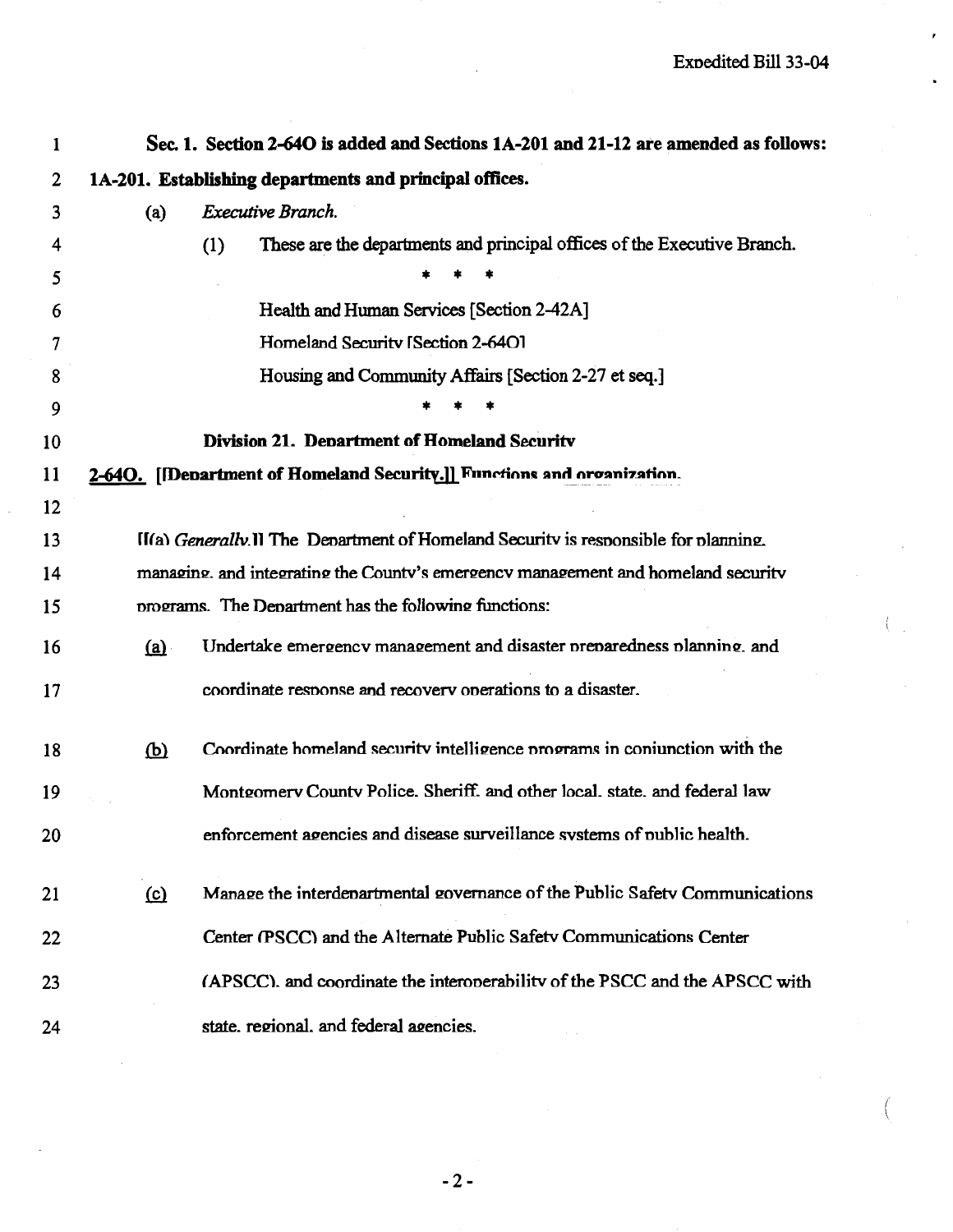| 25              | ( <u>d</u> )      | Develop and integrate policies and procedures on homeland security, emergency     |  |
|-----------------|-------------------|-----------------------------------------------------------------------------------|--|
| 26              |                   | management. and emergency preparedness with the Montgomery County Fire and        |  |
| 27              |                   | Rescue Service: the Departments of Police: Health and Human Services: and         |  |
| 28              |                   | Public Works and Transportation: the Office of the Sheriff: and other County      |  |
| 29              |                   | government departments and public agencies as necessary.                          |  |
| 30              | $\circ$           | Coordinate community outreach and volunteer support of emergency                  |  |
| 31              |                   | preparedness and homeland security.                                               |  |
| 32 <sub>1</sub> | $\mathbf{\Omega}$ | Coordinate the County's homeland security and emergency preparedness              |  |
| 33              |                   | programs with federal, state, regional. [[and]] local, and municinal agencies and |  |
| 34              |                   | the Housing Opportunities Commission. Montgomery College. Montgomery              |  |
| 35              |                   | County Public Schools. Marvland-National Canital Park and Planning                |  |
| 36              |                   | Commission. Washington Suburban Sanitary Commission. Washington                   |  |
| 37              |                   | Metronolitan Area Transit Authority, and utilities and telecommunications         |  |
| 38              |                   | companies doing business in the County.                                           |  |
| 39              | ति                | Develop, coordinate, and manage state and federal grants relating to homeland     |  |
| 40              |                   | security and emergency preparedness.                                              |  |
| 41              | <u>(h)</u>        | [Plan and manage]] Coordinate the security of County facilities [1:1]             |  |
| 42              | $\Omega$          | Coordinate and integrate the County's public health emergency preparedness        |  |
| 43              |                   | programs and response.                                                            |  |
| 44              | $\Omega$          | Undertake other related functions designated by the County Executive.             |  |

 $-3-$